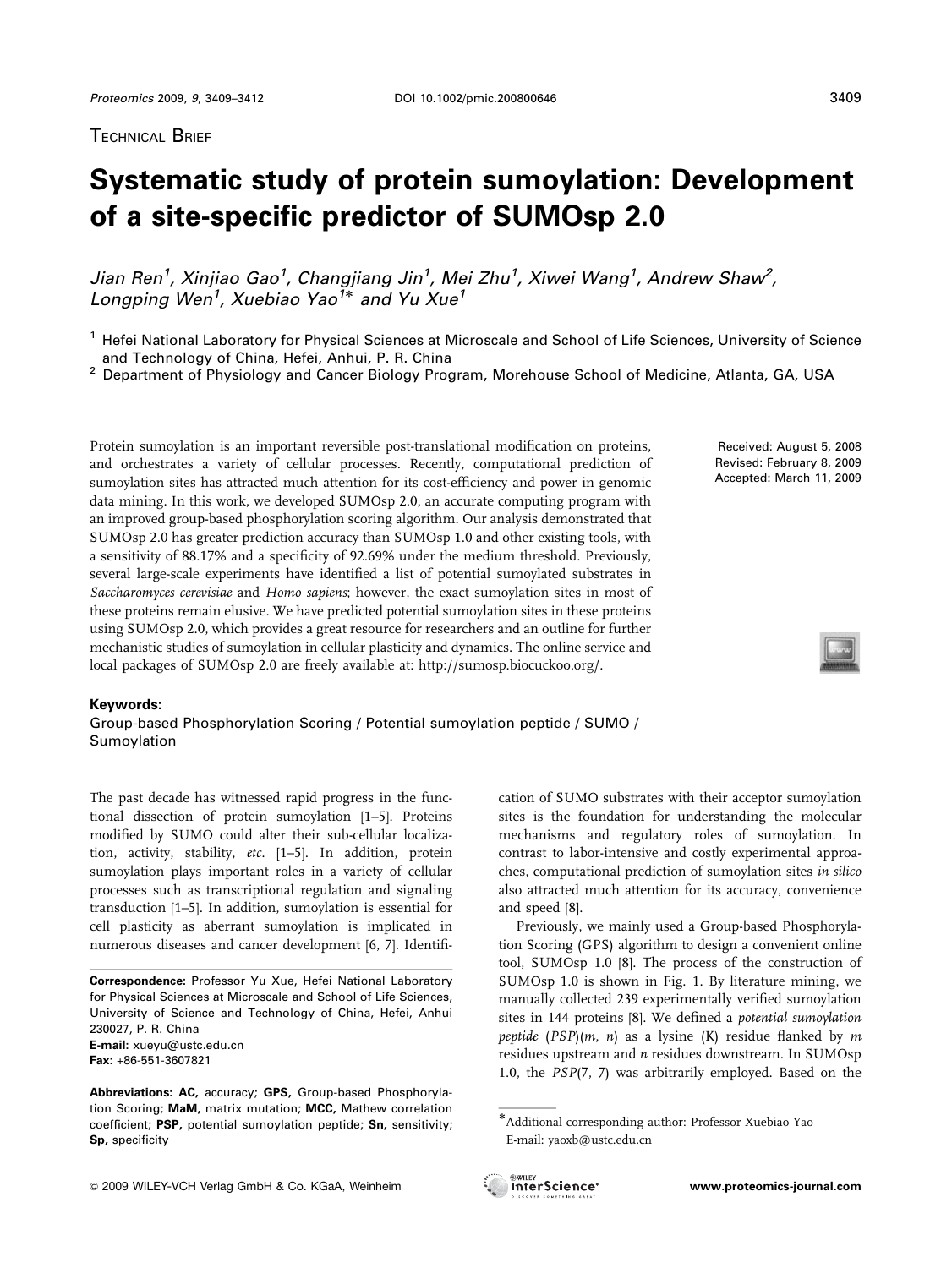

3410 J. Ren *et al. Proteomics* 2009, *9*, 3409–3412

**Figure 1.** The procedures of constructions of SUMOsp 1.0 and SUMOsp 2.0. The process of data preparation was not changed, as the training data set was collected from PubMed and separated into positive data  $(+)$  and negative data  $(-)$ . In SUMOsp 1.0, the GPS algorithm was mainly used and all experimentally verified sumoylation sites were automatically clustered into three groups by different thresholds of peptides similarity [8]. The predicted results of MotifX were also integrated in SUMOsp 1.0 [9]. In SUMOsp 2.0, we classified the training data into either Type I (consensus) or Type II sites. Then we used a simple approach of MaM to further improve the prediction performance.

hypothesis of similar peptides bearing similar biological functions, we simply used the amino acid substitution matrix BLOSUM62 to calculate the similarity between two  $PSP(m, n)$  peptides. Then the experimental sumoylation sites were automatically clustered into three groups according to different thresholds of peptides similarity (Fig. 1). Finally, the predicted results from MotifX were also integrated [9].

In this work, we updated our previous GPS algorithm with two major improvements. First, we used a much simpler approach to cluster sumoylation sites into groups. Based on the experimental observations, we directly classified the known sumoylation sites into two clusters, including Type I (consensus) and Type II (non-consensus) sites (Fig. 1). Type I sites followed the  $\psi$ KXE ( $\psi$  is A, I, L, M, P, F, or V and X is any amino acid residue) motif [1–5], while Type II sites contained other non-canonical sites. Given a protein sequence for prediction, SUMOsp 2.0 will initially scan the sequence to separate all lysine sites into either Type I or Type II sites. Then, the Type I sites with PSP(3, 3) will be scored with experimental consensus sites, while the Type II sites with PSP(3, 5) will be scored with known nonconsensus sites. During analysis of phosphorylation site prediction, we found that different amino acid matrices performed variably would generate various performances [10]. Thus, we were interested in testing whether we could find an optimal or near-optimal matrix for sumoylation in order to improve the prediction performance. In this regard, we further developed a simple method of matrix mutation (MaM) to automatically mutate BLOSUM62 into a nearoptimal matrix for Type I and Type II sumoylation sites, respectively (Fig. 1). To evaluate the prediction performance, four standard measurements including accuracy (Ac), sensitivity (Sn), specificity (Sp) and the Mathew correlation coefficient (MCC) were calculated. Through exhaustive testing, we fixed the Sp at 85% to improve the Sn by Ma M for each cluster. The detailed information of the modified GPS algorithm is available in Supporting Information. Furthermore, we used the same data set to train SUMOsp 2.0 and SUMOsp 1.0, and compared their performances (Table 1). The superior performance of SUMOsp 2.0 proposed that the upgraded GPS algorithm was much better than our previous approach.

To construct the SUMOsp 2.0 software, we collected 332 non-redundant sumoylation sites in 197 proteins, by searching the research articles published before October 18, 2007. We arbitrarily took 279 sumoylation sites from 166 proteins published before February 2007 as the training data set for SUMOsp 2.0 and the remnant 53 sites in 31 proteins were not included in training as an additional data set for the performance evaluation. The evaluations of self-consistency, leave-one-out validation and four-, six-, eight-, tenfold cross-validations were performed on the training data set. By comparison, the SUMOsp 2.0 exhibited greater accuracy over other the existing tools. We chose three thresholds with high, medium and low stringencies for SUMOsp 2.0. The performance under medium threshold is 92.52% (Ac), 88.17% (Sn), 92.69% (Sp) and 0.5083 (MCC). Finally, the online service and local packages of SUMOsp 2.0 were implemented in JAVA 1.4.2 (J2SE). The detailed results on data preparation, performance evaluation and comparison are available in Supporting Information.

As applications of SUMOsp 2.0, we carried out large-scale predictions of sumoylation sites in Saccharomyces cerevisiae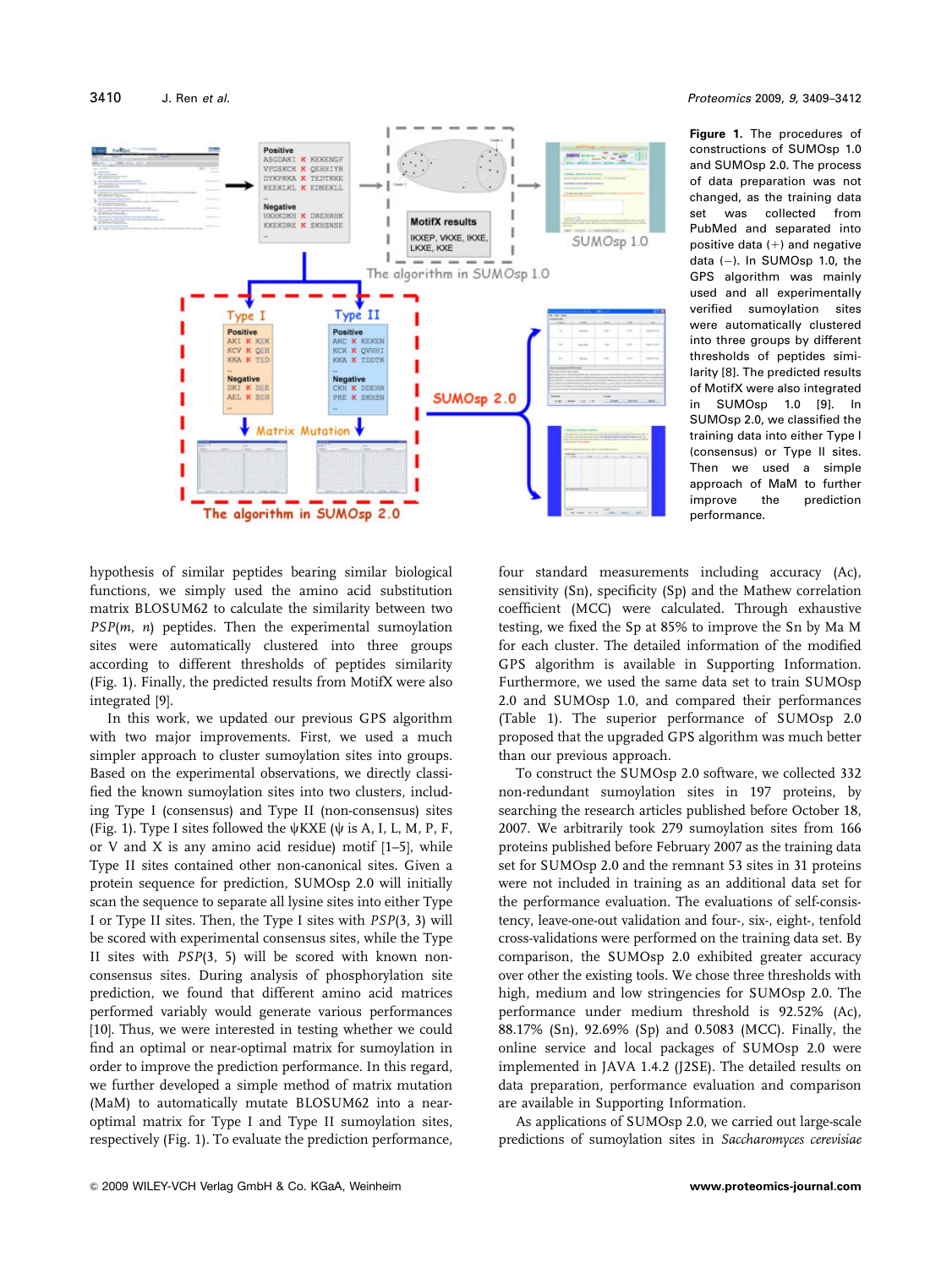Table 1. Comparisons of SUMOsp 2.0 with SUMOsp 1.0<sup>a)</sup>

|               | Cut-off | Ac $(%)$ | Sn(%) | Sp(%) | MCC  |
|---------------|---------|----------|-------|-------|------|
| SUMOsp<br>1.0 | 1.5     | 55.28    | 97.47 | 53.53 | 0.20 |
|               | 4       | 80.43    | 89.12 | 80.07 | 0.32 |
|               | 18      | 92.71    | 83.68 | 93.08 | 0.50 |
| SUMOsp<br>2.0 |         | 83.44    | 97.86 | 82.84 | 0.39 |
|               |         | 94.40    | 89.74 | 94.59 | 0.58 |
|               |         | 95.79    | 83.76 | 96.29 | 0.62 |

a) The same data set containing 239 experimentally verified sumoylation sites in 144 proteins was used for training and testing [8]. We fixed Sn of SUMOsp 2.0 to be similar with that used in SUMOsp 1.0 to compare the Ac, Sn and MCC values.

and Homo sapiens. Owing to the great progress of MS techniques in large-scale identifications, there were six and seven proteome-scale in vivo and in vitro experiments carried out to identify 562 and 354 potential sumoylated substrates in S. cerevisiae [11–16] and H. sapiens [17–23], respectively. Although several proteins in these experiments may not be sumoylated as negative hits, a large proportion of them will be real sumoylated substrates with high confidence. However, the exact sumoylation sites in most of these proteins were still not identified. In this work, we used SUMOsp 2.0 with high threshold to predict potential sumoylation sites in these proteins. In S. cerevisiae, there were 403 proteins ( $\sim$ 71%) with at least one potential sumoylation site predicted (Fig. 2A). There were only three and six proteins identified in six and five experiments, respectively, and all of these proteins were predicted with at least one potential sumoylation site (Fig. 2A). In addition, there were 21, 44, 131 and 357 potential sumoylated proteins detected in four, three, two and one experiments, respectively. Among these substrates, there were 17 ( $\sim$ 81%), 31 ( $\sim$ 70%), 109  $(\sim 83\%)$  and 237 ( $\sim 66\%)$  proteins predicted with positive hits (Fig. 2A) and in H. sapiens, we predicted 238 ( $\sim$ 67%) proteins with at least one potential sumoylation site. Only one protein was identified in four experiments but was missed by SUMOsp 2.0 (Fig. 2B). Only nine proteins were identified in three experiments, while six of them were predicted as positive hits with at least one site (Fig. 2B). In addition, there were 33 and 311 potential sumoylated proteins detected in two and one experiments, respectively. Among these substrates, there were 24 ( $\sim$ 73%) and 208 ( $\sim$ 69%) proteins predicted with positive hits (Fig. 2B). Thus, the prediction performance of SUMOsp 2.0 surpassed the expectations for large-scale predictions and our analyses generated a high-profile reservoir of potential sumoylation sites for further experimental consideration. The detailed analysis of large-scale prediction is available in Supporting Information.

Taken together, we propose that SUMOsp 2.0 will be a powerful tool for the identification of sumoylation sites. The combination of computational analyses with experimental



**Figure 2.** The potential sumoylated substrates in large-scale experiments *versus* SUMOsp 2.0 predicted his. (A) In *S. cerevisiae*, there were six high-throughput experiments carried out to identify 562 potential sumoylated substrates [11–16], while 403  $(-71%)$  of them were predicted with at least one sumovlation site. (B) In *H. sapiens*, there were seven large-scale experiments to identify 354 potential sumoylated targets [17–23], and 238  $(\sim 67%)$  of them were predicted with at least one site.

verification will become the foundation of systematically understanding the mechanisms and the dynamics of sumoylation.

The authors thank Kai Yuan, Dezhi Hou, Yu Yao, Dr. Martin Offterdinger (Innsbruck, Austria), Dr. Adi Avni (Tel-Aviv, Israel) and Dr. Yair Benita (Harvard, USA) for their constructive suggestions. The authors also thank two anonymous reviewers for their helpful comments. This work was supported by grants from the National Basic Research Program (973 project) (2006CB933300, 2007CB947401), National Natural Science Foundation of China (90919001, 30700138, 30830036, 30721002, 30871236), Chinese Academy of Sciences (KSCX2- YW-R-139, KSCX2-YW-R), the Cultivation Fund of the Ministry of Education of China (NO706035), and National Science Foundation for Post-doctoral Scientists (20080430100).

The authors have declared no conflict of interest.